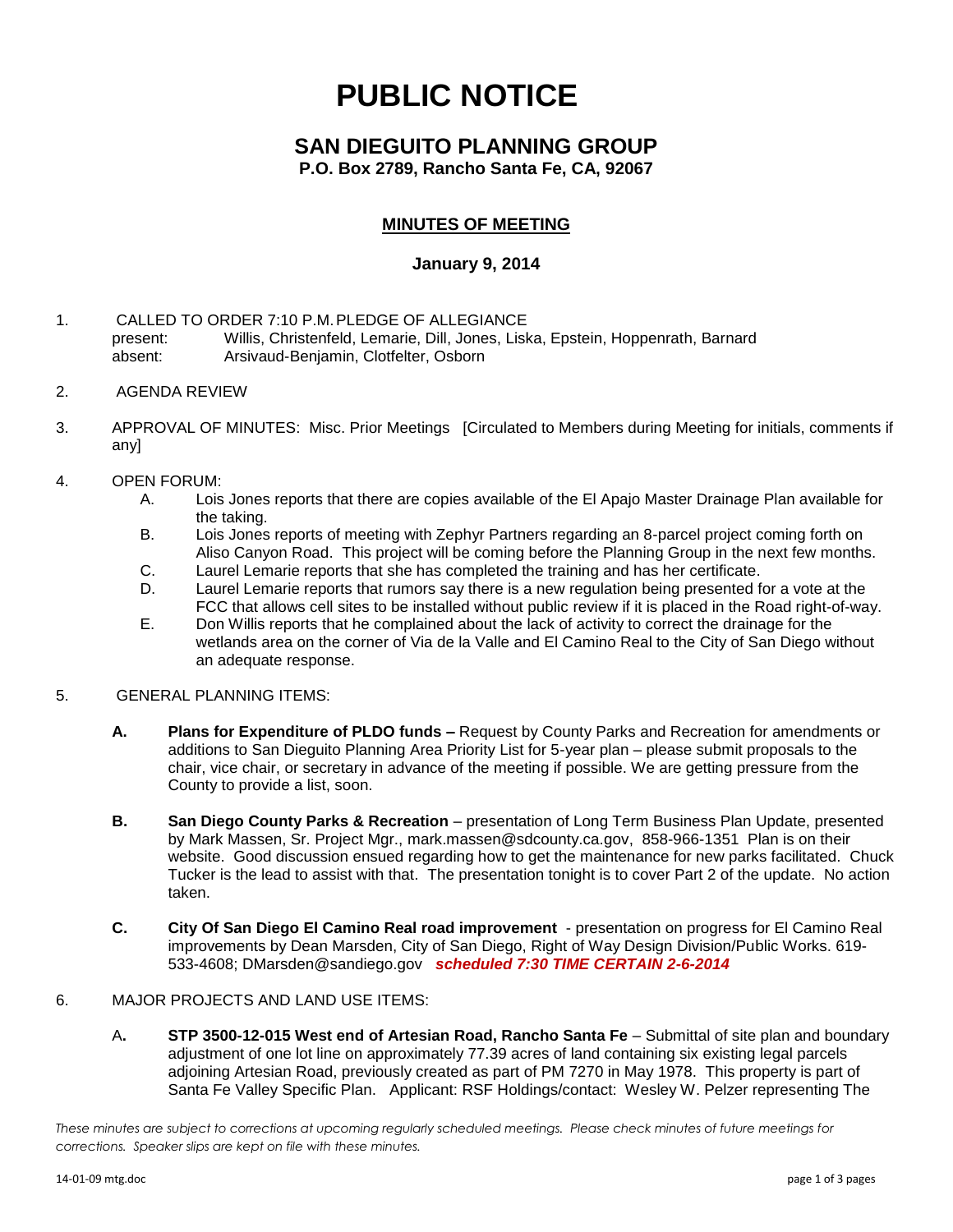Pritzkers 760-744-7125 DPS Planner: Ashley Gungle, 858-495-5375; SDPG Planner: Laurel Lemarie (858) 756-2835 *Postponed until further notice.*

- B. **PDS2013- VAC 13-002; ER 0308-051A; AD 13-037; LPRM 13-004 located at the corner of Rambla de las Flores and El Acebo in Rancho Santa Fe; APN 268-080-20&21; 268-100-39&40 -** The principal encroachments are pedestrian trails in the remainder of the Biological Open Space. In several instances, these will occur on existing, graded routes. One new proposal is the switchback at the northeastern area. The feature would not be visible except when actually on the trail due to the height of the Chaparral in this area. Another trail area is between the guest house lot 2 and lot 3, through the narrow Biological Open Space area. These trails, especially the new one, would have to be carefully designed and constructed since in some areas, the soil is very sandy and erosive. No horse use on the trails is contemplated since this would introduce high-nitrogen weeds into these preserve area. Applicant: Zain Rodriguez for TX-CA Holdings, LLC 619-325-6333; PDS Planner: Beth Ehsan 858-694-3103; SDPG Member: Laurel Lemarie 858-756-2835 *Postponed to 1-23-2014*
- C. **SP13-001, GPA13-001, STP13-003, TM5575, REZ13-001, ER13-08-002 Eden Hills Valiano** located in Eden Valley at Mt. Whitney & Country Club Lane; APN#232-013-01,02,03, 232-020-55, 232-492-01, 232- 500-18thru23, 235-031-41 Request for tentative map approval, general plan amendment to accommodate the change in land use for a 5-neighborhood development. Applicant contact: Melissa Krause of Integral Communities, for Eden Hills Property Owner, LLC, 760-944-7511; County Planner: Beth Ehsan, 858-694-3103; SDPG Planner: Kevin Barnard 858-688-1700 *Postponed until further notice.*
- D. **PDS 2013 AD 13-045** located at 14771 Roxbury in Rancho Santa Fe (Santa Fe Farms). Proposed twostory 2,011sf guest living quarters on two acres with primary residence of 9,986 sf. APN 303-100-53. Applicant: Peter Trevino representing Sunwest Builders Development, LLC 760-294-3316; PDS Planner: Melanie Tylke 858-694-3721; SDPG Member: Mid Hoppenrath (760) 747-1145 There remains two issues to be resolved – fuel modification zone and the plans are incomplete and floorplans and elevations of existing structures need to be submitted as part of the project plans.

**MOTION** by Mid Hoppenrath to recommend approval of the project, with the condition the applicant meets the two issues brought forth by The County be met, that includes fuel modification zone and the resubmittal of plans to include floorplans and elevations. Seconded: Epstein

> $Ayes = 8$  nos = 0 abstain = 1 absent/vacant = 6 Lemarie

- E. **PDS 2013 AD 13-044** located at 5315 La Glorieta, Rancho Santa Fe in Rancho Santa Fe. Proposal for as-built guest living quarters of 1,471 sf w/as-built loft of 265 sf and new covered porch of 40sf. APN 268- 111-09. Applicant: Max Wuthrich representing Pat & Candyce Miles 858-756-1788; PDS Planner: Emmet Aquino 858-694-8845; SDPG Member: Laurel Lemarie 858-756-2835 *Postponed to 1-23-2014*
- F. **PDS 2013 STP 13-027** located at Top O' the Morning Way & the Road to Rio, Crosby Estates lot #307. Site plan and D Designator for new 2-story single family home with pool and attached 4-car garage. APN 267-210-13-00, Applicant: Mark Radford representing Henry Matson, 760-432-0348; PDS Planner: Emmet Aquino 858-694-8845; SDPG Rep Ira Epstein 858-759-0255 *Postponed to 1-23-2013*
- G. **Appeal to Board of Supervisors of application PDS 2005 3100-5456, PDS 2011-3300-11-031 Cielo de Lusardi Project, Rancho Cielo -** Overturn the Planning Commission's approvals, including overturning the environmental findings, the grant of exemption of the Resource Protection Ordinance, the adoption of a resolution approving Tentative Map 5456, the granting of Major Use Permit 11-031, and the adoption of findings. Applicant: Delano & Delano, Everett DeLano 760-510-1562; SDPG Member: Doug Dill 760-736-4333

Mike Noorani, resident of Cielo, provided some comments regarding the appeal. He is not in favor of this project because of a number of issues. The appeal is based upon a 33-year-old Environmental report that cannot possibly be relevant today.

David Radel supports the comments made by Mr. Noorani. He advises that there is now a non-profit organization formed to bring forth lawsuits against the developers and to force the County to re-address the Final Environmental Impact Report. Reclaimed water is also a broken promise listed in the EIR.

*These minutes are subject to corrections at upcoming regularly scheduled meetings. Please check minutes of future meetings for corrections. Speaker slips are kept on file with these minutes.*